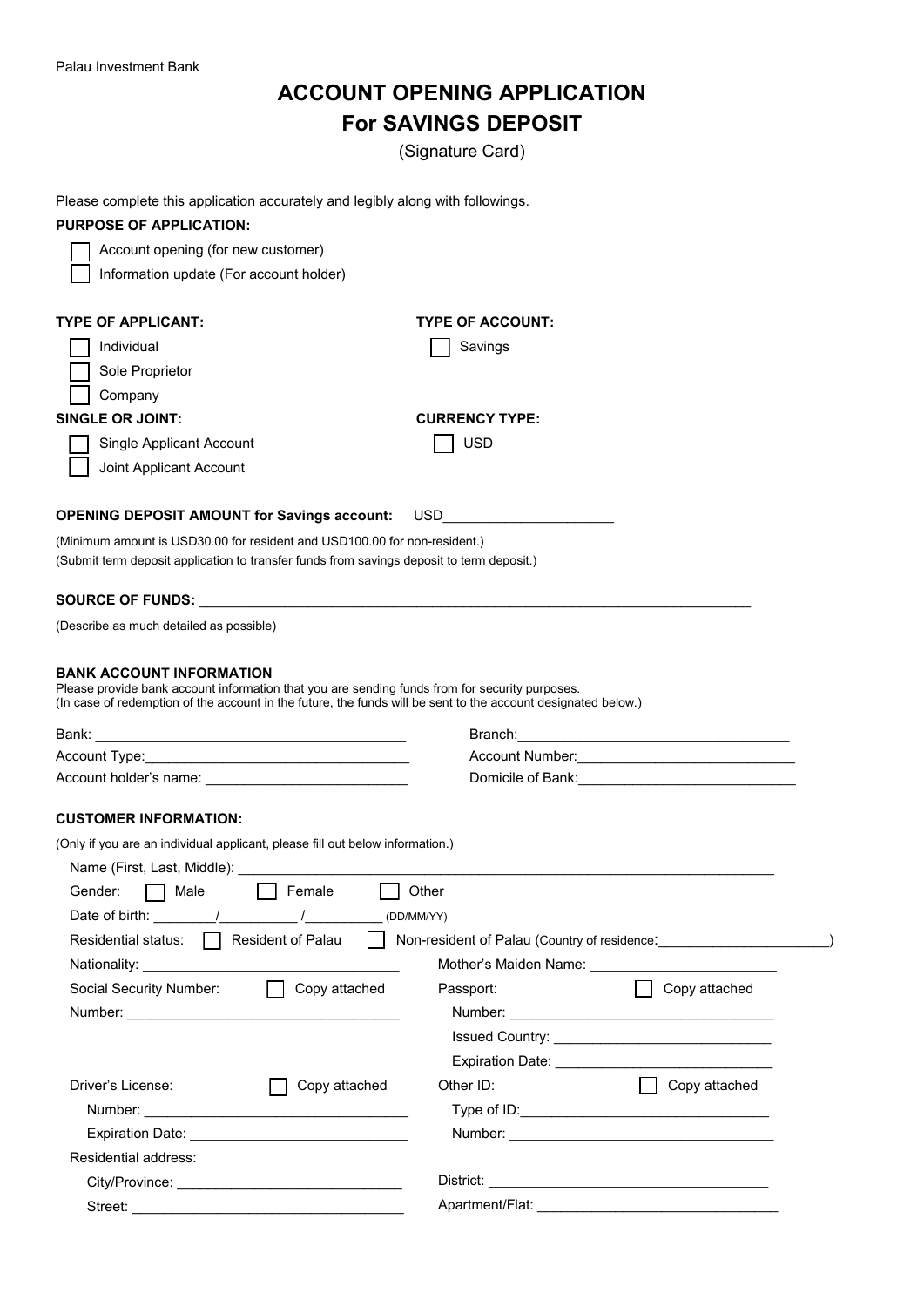| Mailing address:                                                                                                                                                       |               | District:              |                                                            |         |
|------------------------------------------------------------------------------------------------------------------------------------------------------------------------|---------------|------------------------|------------------------------------------------------------|---------|
|                                                                                                                                                                        |               |                        |                                                            |         |
|                                                                                                                                                                        |               |                        |                                                            |         |
|                                                                                                                                                                        |               |                        |                                                            |         |
| Contacts: (* are mandatory)                                                                                                                                            |               | <b>Working Permit:</b> |                                                            |         |
|                                                                                                                                                                        |               |                        |                                                            |         |
|                                                                                                                                                                        |               |                        |                                                            |         |
|                                                                                                                                                                        |               |                        |                                                            |         |
|                                                                                                                                                                        |               |                        |                                                            |         |
| Employment:                                                                                                                                                            |               |                        |                                                            |         |
| $\Box$ Employed<br>Type of Employment:                                                                                                                                 |               | Unemployed             | Student                                                    | Retired |
| Government (or related)<br>Employer:                                                                                                                                   |               | Private company        | Self-employed<br>$\perp$                                   |         |
|                                                                                                                                                                        |               |                        |                                                            |         |
|                                                                                                                                                                        |               |                        |                                                            |         |
|                                                                                                                                                                        |               |                        |                                                            |         |
| Beneficial owner's name and residential address*:                                                                                                                      |               |                        |                                                            |         |
| *Beneficial owner: In case you are self-employed, please write the name of person, if any, who has business equity more than 51% in your business other than yourself. |               |                        |                                                            |         |
| <b>CONTACT PERSON:</b>                                                                                                                                                 |               |                        |                                                            |         |
| (Provide information of a person to be contacted in case of emergency.)                                                                                                |               |                        |                                                            |         |
| Last Name: _______________________________                                                                                                                             |               |                        |                                                            |         |
| Relation to you: _______________________________                                                                                                                       |               |                        |                                                            |         |
| Name (First, Last, Middle): <b>Analyzia and American control of the Control</b> of the Control of the Control of the Co<br>  Female<br>Gender:<br>$\mathbf{L}$<br>Male |               | Other                  |                                                            |         |
|                                                                                                                                                                        |               |                        |                                                            |         |
|                                                                                                                                                                        |               |                        |                                                            |         |
| $\Box$ Copy attached                                                                                                                                                   |               |                        |                                                            |         |
| Social Security Number:                                                                                                                                                |               | Passport:              | Copy attached                                              |         |
|                                                                                                                                                                        |               |                        |                                                            |         |
|                                                                                                                                                                        |               |                        | Issued Country: <u>___________________________________</u> |         |
|                                                                                                                                                                        |               |                        |                                                            |         |
| Driver's License:                                                                                                                                                      | Copy attached | Other ID:              | Copy attached                                              |         |
|                                                                                                                                                                        |               |                        |                                                            |         |
|                                                                                                                                                                        |               |                        |                                                            |         |
| Residential address:                                                                                                                                                   |               |                        |                                                            |         |
|                                                                                                                                                                        |               |                        |                                                            |         |
| Mailing address:                                                                                                                                                       |               |                        |                                                            |         |
|                                                                                                                                                                        |               |                        |                                                            |         |
|                                                                                                                                                                        |               |                        |                                                            |         |
|                                                                                                                                                                        |               |                        |                                                            |         |
|                                                                                                                                                                        |               |                        |                                                            |         |
| Contacts: (* are mandatory)                                                                                                                                            |               | <b>Working Permit:</b> |                                                            |         |
|                                                                                                                                                                        |               |                        |                                                            |         |
|                                                                                                                                                                        |               |                        |                                                            |         |
| *E-mail address:                                                                                                                                                       |               |                        |                                                            |         |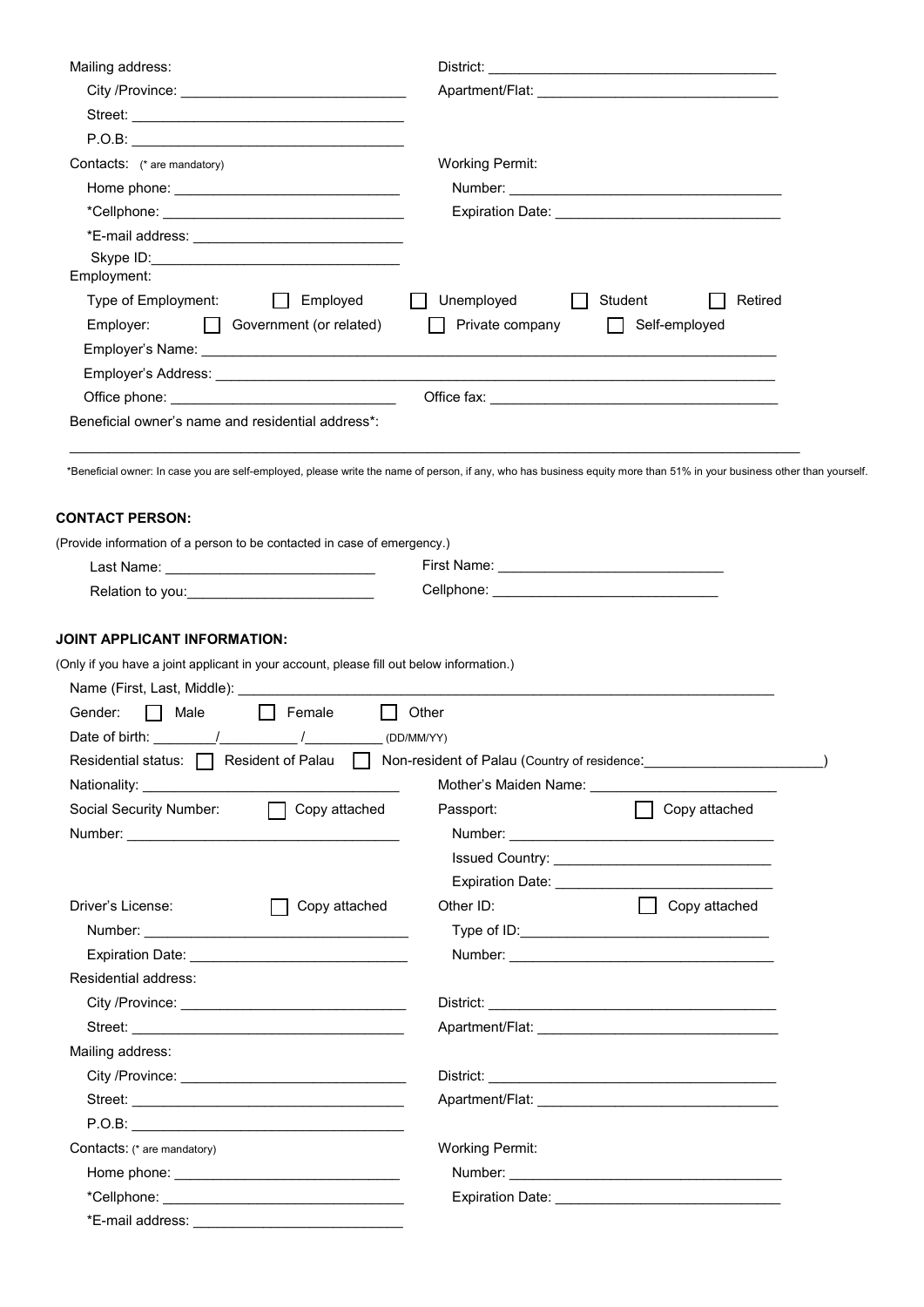| Employment:<br>Employed<br>Type of Employment:                         | Unemployed<br>Student<br>Retired                                                                                                                                       |
|------------------------------------------------------------------------|------------------------------------------------------------------------------------------------------------------------------------------------------------------------|
| Employer:<br>  Government (or related)                                 | Self-employed<br>Private company                                                                                                                                       |
|                                                                        |                                                                                                                                                                        |
|                                                                        |                                                                                                                                                                        |
|                                                                        |                                                                                                                                                                        |
|                                                                        |                                                                                                                                                                        |
| Beneficial owner's name and residential address*:                      |                                                                                                                                                                        |
|                                                                        | *Beneficial owner: In case you are self-employed, please write the name of person, if any, who has business equity more than 51% in your business other than yourself. |
| <b>TRUSTEE INFORMATION:</b>                                            |                                                                                                                                                                        |
| (Only if applicant has trustee(s), please fill out below information.) |                                                                                                                                                                        |
|                                                                        |                                                                                                                                                                        |
| $\Box$ Female<br>Gender:<br>$\Box$ Male                                | Other                                                                                                                                                                  |
|                                                                        |                                                                                                                                                                        |
|                                                                        | Residential status:   Resident of Palau   Non-resident of Palau (Country of residence: Non-residence Non-                                                              |
|                                                                        |                                                                                                                                                                        |
| Social Security Number:<br>  Copy attached                             | Passport:<br>$\Box$ Copy attached                                                                                                                                      |
|                                                                        |                                                                                                                                                                        |
|                                                                        |                                                                                                                                                                        |
|                                                                        |                                                                                                                                                                        |
| Driver's License:<br>Copy attached                                     | Other ID:<br>  Copy attached                                                                                                                                           |
|                                                                        |                                                                                                                                                                        |
|                                                                        |                                                                                                                                                                        |
| Residential address:                                                   |                                                                                                                                                                        |
|                                                                        |                                                                                                                                                                        |
|                                                                        |                                                                                                                                                                        |
| Mailing address:                                                       |                                                                                                                                                                        |
|                                                                        |                                                                                                                                                                        |
|                                                                        |                                                                                                                                                                        |
|                                                                        |                                                                                                                                                                        |
| Contacts:                                                              | <b>Working Permit:</b>                                                                                                                                                 |
|                                                                        |                                                                                                                                                                        |
|                                                                        |                                                                                                                                                                        |
|                                                                        |                                                                                                                                                                        |
| Employment:                                                            |                                                                                                                                                                        |
| Type of Employment:<br>Employed                                        | Unemployed<br>Student<br>Retired                                                                                                                                       |
|                                                                        |                                                                                                                                                                        |
| Government (or related)<br>Employer:                                   | Private company<br>Self-employed<br>$\mathbf{L}$                                                                                                                       |
|                                                                        |                                                                                                                                                                        |
|                                                                        |                                                                                                                                                                        |

\*Beneficial owner: In case you are self-employed, please write the name of person, if any, who has business equity more than 51% in your business other than yourself.

 $\_$  , and the contribution of the contribution of the contribution of the contribution of  $\mathcal{L}_\text{max}$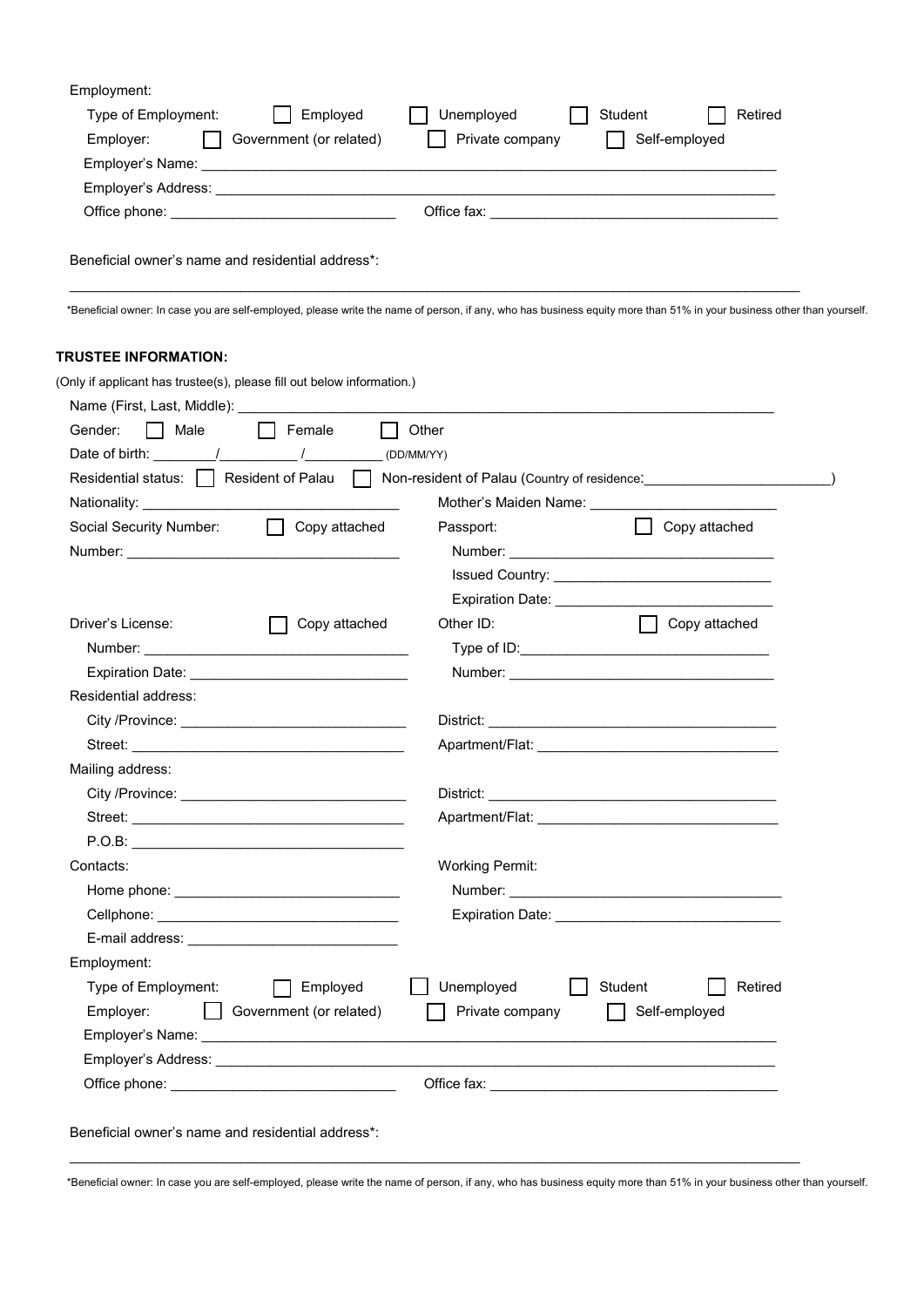## **COMPANY INFORMATION:**

| (Only if applicant is a company, please fill out below information.)                                                                                                                                                                |  |
|-------------------------------------------------------------------------------------------------------------------------------------------------------------------------------------------------------------------------------------|--|
|                                                                                                                                                                                                                                     |  |
| Business Name: Company is a state of the Subset of the Company is a state of the Subset of the Subset of the Su                                                                                                                     |  |
|                                                                                                                                                                                                                                     |  |
|                                                                                                                                                                                                                                     |  |
| Residential status: Resident of Palau Non-resident of Palau (Country of residence:                                                                                                                                                  |  |
|                                                                                                                                                                                                                                     |  |
|                                                                                                                                                                                                                                     |  |
| Physical Address:                                                                                                                                                                                                                   |  |
|                                                                                                                                                                                                                                     |  |
|                                                                                                                                                                                                                                     |  |
|                                                                                                                                                                                                                                     |  |
|                                                                                                                                                                                                                                     |  |
| <b>Mailing Address:</b>                                                                                                                                                                                                             |  |
|                                                                                                                                                                                                                                     |  |
| District: <b>District:</b> the contract of the contract of the contract of the contract of the contract of the contract of the contract of the contract of the contract of the contract of the contract of the contract of the cont |  |
|                                                                                                                                                                                                                                     |  |
|                                                                                                                                                                                                                                     |  |
|                                                                                                                                                                                                                                     |  |
|                                                                                                                                                                                                                                     |  |
| Primary Contact Person:                                                                                                                                                                                                             |  |
| (Provide information of a person to be contacted.)                                                                                                                                                                                  |  |
|                                                                                                                                                                                                                                     |  |
| Relation to you: the contract of the contract of the contract of the contract of the contract of the contract o                                                                                                                     |  |
|                                                                                                                                                                                                                                     |  |
|                                                                                                                                                                                                                                     |  |
| Beneficial owner's name and residential address*:                                                                                                                                                                                   |  |
| *Beneficial owner: In case you are self-employed, please write the name of person, if any, who has business equity more than 51% in your business other than yourself                                                               |  |
| Required Documents to be attached to this application:                                                                                                                                                                              |  |
| Copy of Business License                                                                                                                                                                                                            |  |
| Copy of Articles of Incorporation                                                                                                                                                                                                   |  |
| By law                                                                                                                                                                                                                              |  |

## **ONLINE & MOBILE BANKING SERVICE:**

Please check all that apply to register your account for.

 Online Banking Service (for PCs) Mobile Banking Service (for iPhone, iPad and Android devices) Note: To register Mobile Banking Service, Online Banking Service is REQUIRED.

## **ACKNOWLEDGEMENT:**

I hereby acknowledge and confirm that all the information I have provided above are true and correct and also acknowledge that I have read "Account Disclosure Agreement" and "Online Banking Agreement", if applies, and agree to receive the bank services.

Applicant Signature: \_\_\_\_\_\_\_\_\_\_\_\_\_\_\_\_\_\_\_\_\_\_\_\_\_\_\_\_\_\_\_\_\_\_\_\_\_\_\_\_\_\_

Date: \_\_\_\_\_\_\_/\_\_\_\_\_\_\_\_/\_\_\_\_\_\_\_\_ (DD/MM/YY)